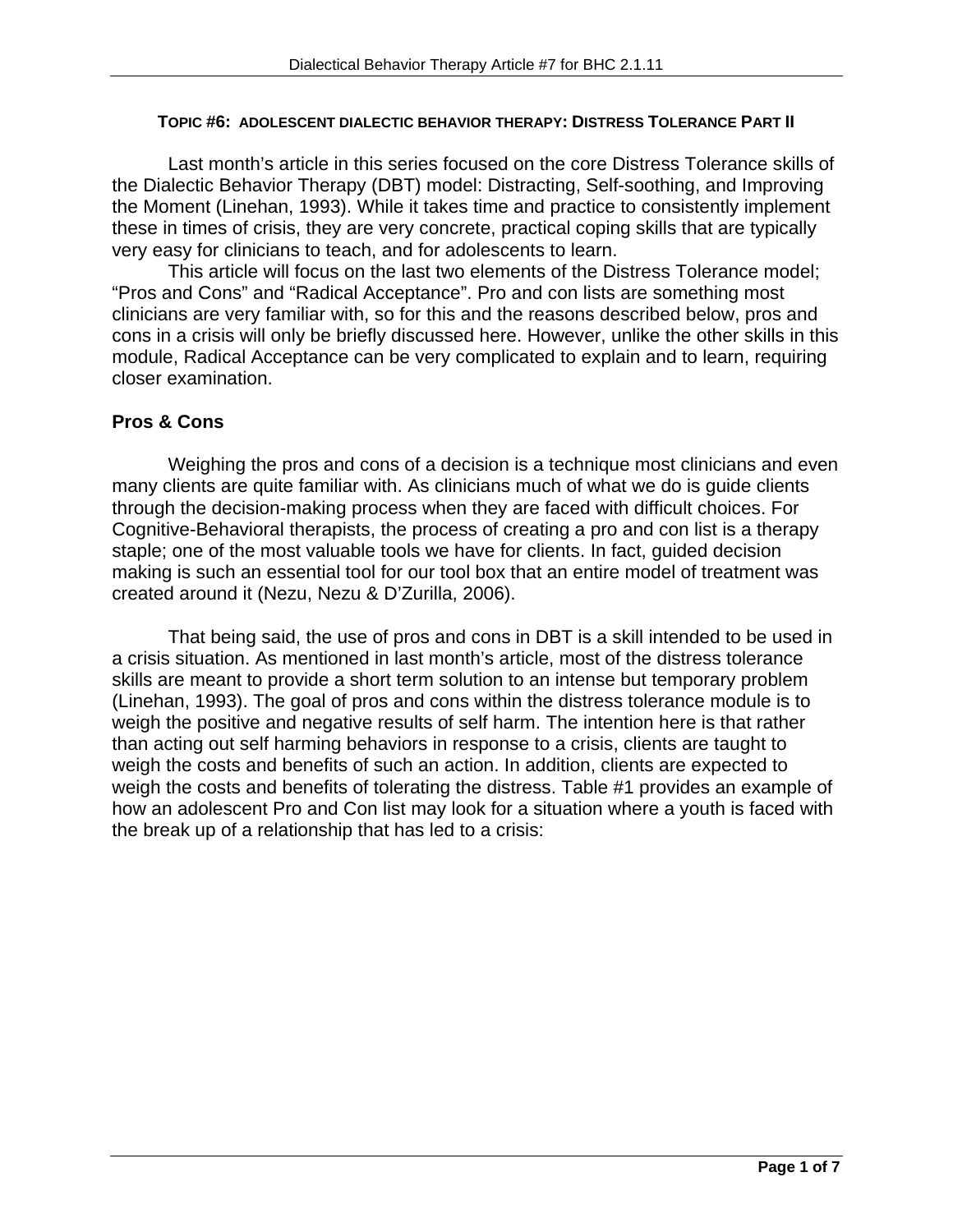| <b>Tolerating the Crisis</b>                                                                                                                |    |                  |    | Acting out Self-Destructive Behaviors |    |                         |    |  |
|---------------------------------------------------------------------------------------------------------------------------------------------|----|------------------|----|---------------------------------------|----|-------------------------|----|--|
| Pros                                                                                                                                        | Wt | Cons             | Wt | <b>Pros</b>                           | Wt | Cons                    | Wt |  |
| To keep my time                                                                                                                             | 5  | I'll feel no     | 5  | I'll get some                         | 5  | I'll have another scar  | 3  |  |
| not cutting                                                                                                                                 |    | relief; have too |    | emotion out                           |    |                         |    |  |
|                                                                                                                                             |    | much pain        |    |                                       |    |                         |    |  |
| To show myself                                                                                                                              | 4  | I'll go in the   | 0  | Others will see                       | 1  | I'll be disappointed in | 4  |  |
| and others that                                                                                                                             |    | hospital from a  |    | how much pain I'm                     |    | myself                  |    |  |
| I'm strong                                                                                                                                  |    | breakdown        |    | in                                    |    |                         |    |  |
| Pros Total: 9                                                                                                                               |    | Cons Total: 5    |    | Pros Total: 6                         |    | Cons Total: 7           |    |  |
| Using the following scale, weigh how important this pro/con is to you:                                                                      |    |                  |    |                                       |    |                         |    |  |
|                                                                                                                                             |    |                  |    |                                       |    |                         |    |  |
| $(0 = \text{not at all}, 1 = \text{barely at all}, 2 = \text{a little}, 3 = \text{somewhat}, 4 = \text{quite a bit}, 5 = \text{Very much})$ |    |                  |    |                                       |    |                         |    |  |

Table #1: Sample pro & con list for tolerating the distress of an adolescent break up.

 Although Linehan (1993) suggests that pros and cons can be useful if practiced while not in crisis, the process of completing a pro and con list requires an individual to achieve Wise Mind (See Topic #3 of this series), which is very hard to do while in a crisis. For me, an educated adult who is currently NOT in crisis, this table appears overwhelming. Because of the complicated nature of this process, and because I do not personally believe that an individual who is on the verge of self harm can think clearly enough to use this process, my teaching of pros and cons to adolescents and adults comes with the caveat that this should not be used outside of a therapy session. Unless a youth is very advanced in his or her knowledge of DBT, I discourage relying on this skill to decide whether or not to tolerate the crisis. Instead, I introduce the concept, give an example, and encourage youth to practice the art of good solid decision making as maintenance, rather than using this skill to avoid self harm.

# **Radical Acceptance**

 In my opinion, the concept of acceptance is the most important skill learned in DBT. Although the kids in my group accuse me of making that claim about every new DBT topic I introduce, Radical Acceptance IS, in fact, the most important concept taught in DBT. However like mindfulness, the concept of acceptance is abstract, therefore difficult for many adolescents to apply. Understanding Radical Acceptance requires an understanding of three elements: Turning the Mind, Willingness, and Willfulness (Linehan, 1993).

# *Turning the Mind*

By this point you may be wondering what is so "Radical" about acceptance. To understand this, take a moment to consider the most horrible, awful thing that could possibly happen to you. Could you accept that horrible, awful thing if it actually did happen to you? If you think you couldn't, you may be like many people who believe that if their worst fear happened, they couldn't possibly survive it. On the other hand, if you think that you could easily accept that horrible, awful thing, you may be like many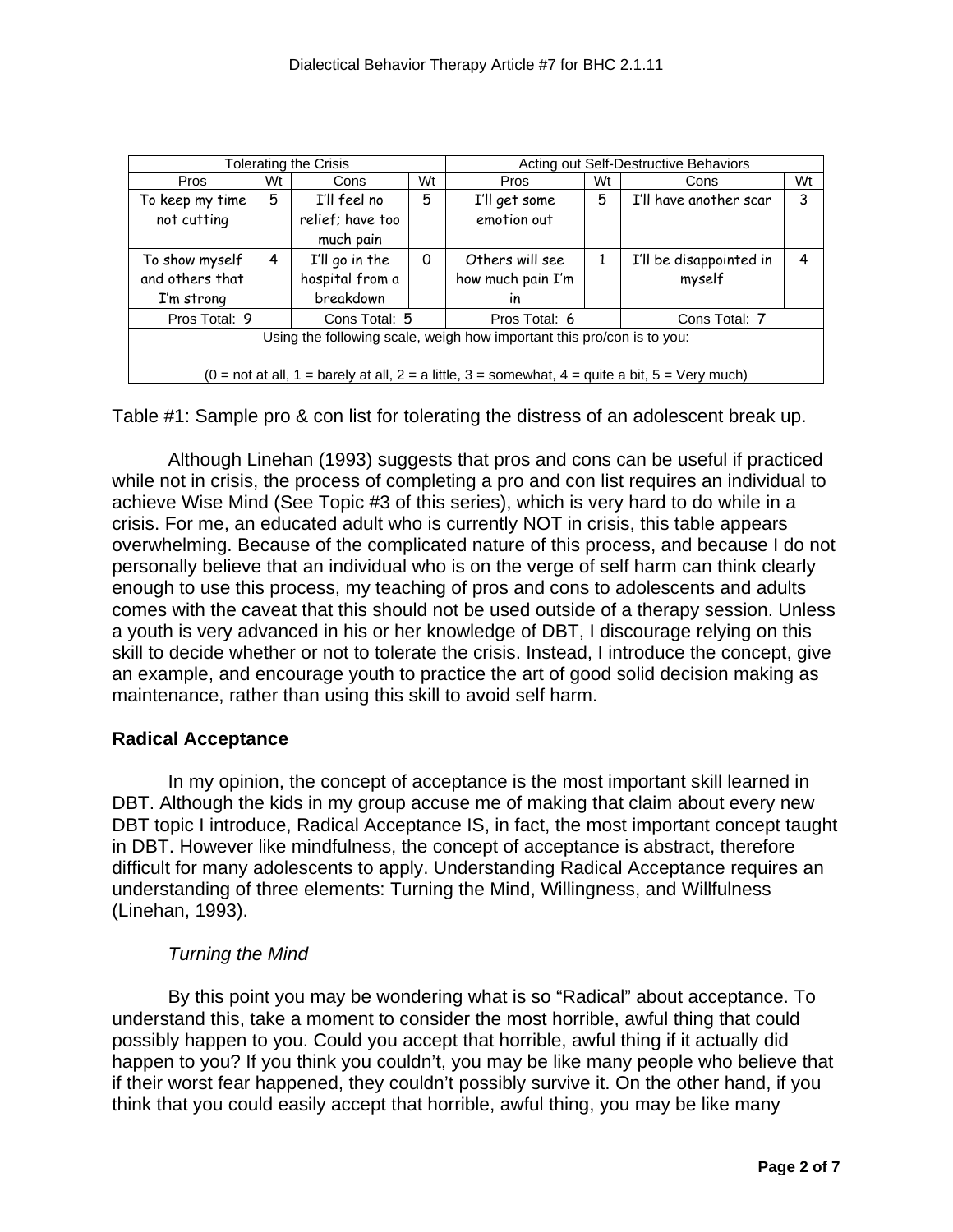people who say they accept something but who actually don't. The healthiest response would be more balanced (as is always the case in DBT), in that we could come to accept it eventually, but it would be challenging, painful, and a difficult process. This is Radical Acceptance.

According to Linehan (1993), acceptance is acknowledging reality, even if you disagree with it, if it is painful, unfair, etc. Acceptance is not the same as liking something, yet sometimes we do not have a choice but to accept a situation for what it is. While many people say they accept this or that, acceptance is not easy, and it is a process, not an event. It takes time to accept something we do not like or agree with, and it requires that we turn our mind away from denial or avoidance, and towards acceptance; sometimes over and over again (Linehan).

This emphasis on acceptance comes from the Buddhist philosophy on ending suffering (Neng Rong, 1996). Buddhism emphasizes the middle path, reminding us that both pain and pleasure are necessary parts of life, while suffering does not have to be. When we deny reality, this perpetuates suffering, however if we continue to strive toward acceptance of painful life events, we can move past our pain and do away with suffering (Neng Rong, 1996).

For example, take a youth who has failed a class because she did not understand the material. This youth may have anxiety, depression, fear, guilt, anger, etc. These emotions are very painful indeed. However she has no choice in what grade she has received. The choice she is left with is whether to accept her pain, or to continue to worry about it, resent it, complain about it, project into the future or regret the past. This is suffering. Often, people believe that suffering is done *to* them, and that they have no choice. In fact the choice we are faced with is to either accept the situation, or to suffer. While most of us would want to choose acceptance over suffering, in order to fully accept challenging situations or realities we have to be willing to do the work it requires.

# *Willingness*

According to Linehan (1993), willingness puts us on the path to acceptance. She describes willingness as doing just what is needed in any given situation, in order to be effective. Willingness is the opposite of willfulness, and both need to be considered to fully understand the differences between the two. Table #2 offers a comparison of both, however before introducing the specifics of each there are some other important factors to consider. Choosing willingness over willfulness is difficult, and although DBT offers examples of what willingness looks like, there are some additional descriptors that can help youth who are struggling to become willing to accept their realities.

One of the benefits of the DBT model is in its adaptability to other treatment models. For example, there are many parallels between DBT and 12 step recovery concepts. A nice way of introducing the concept of willingness to youth is by exploring the H.O.W. (Honesty, Open-mindedness, Willingness) principal of Alcoholics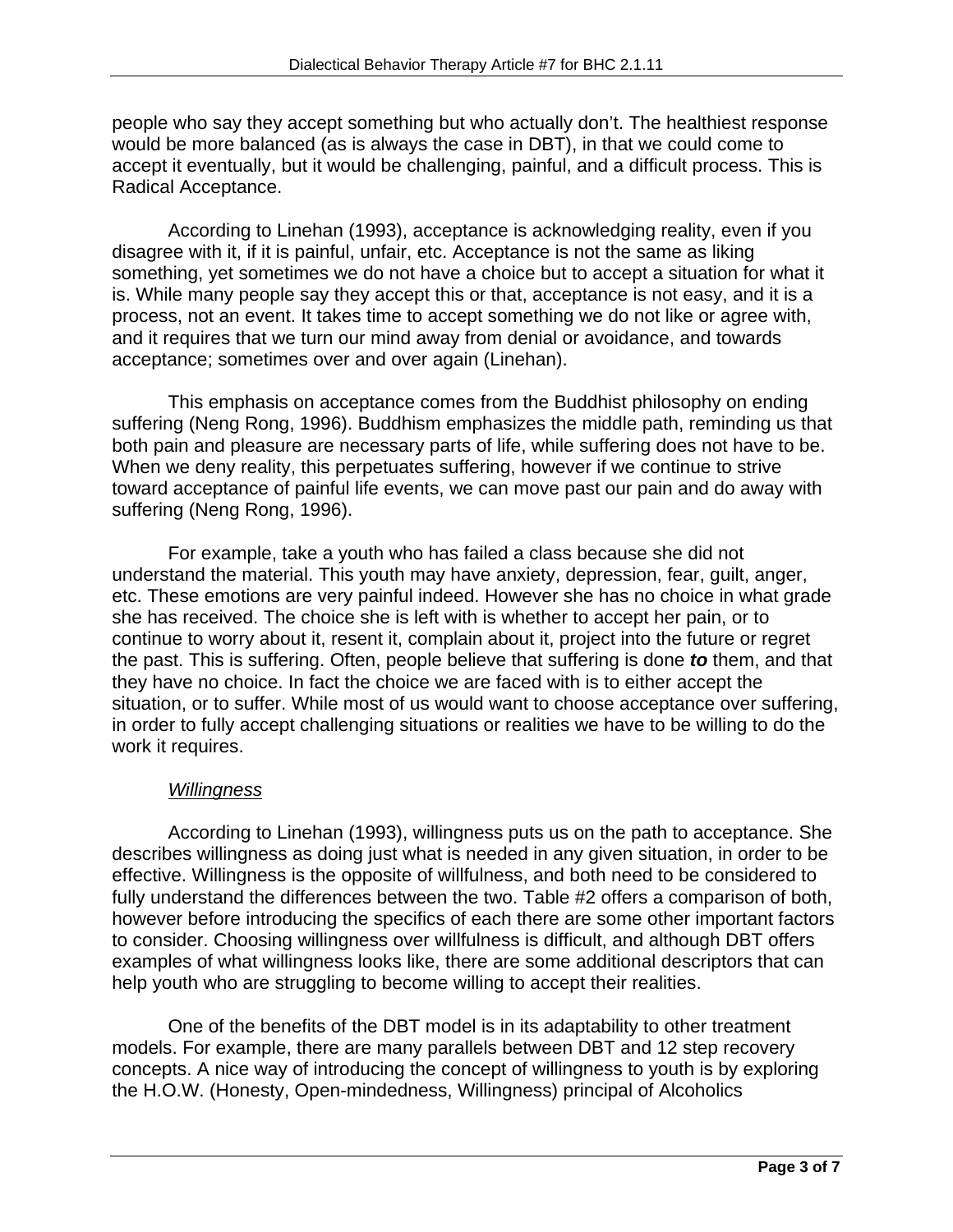Anonymous. The H.O.W. principal is described in the following passage of the "Big Book" of *Alcoholics Anonymous*: "Any alcoholic capable of honestly facing his problems in the light of our experience can recover provided he does not close his mind to all spiritual concepts. He can only be defeated by an attitude of intolerance or belligerent denial. We find that no one need have difficulty with the spiritual side of the program. Willingness, honesty and open-mindedness are the essentials of recovery. But these are indispensable." (Alcoholics Anonymous, 2001, pg. 568). Recovery from any illness; mental, emotional, physical or spiritual, begins with these key concepts.

Being honest about our realities, open-minded to the steps we need to take to cope with these realities, and willing to carry those steps out are, as described in the Big Book, three indispensible keys to recovery. Another important point to make about willingness is that it is only half of what it takes to recover from mental health symptoms. The other half is knowledge. For example, I have met many clients who have experienced multiple treatment episodes. These youth often are very knowledgeable, and have learned so much about DBT and other therapies that they can easily teach others how to recover. By the same token, I have met many youth who have never had any therapies, and really want to get better but do not know how to replace their maladaptive coping skills with healthy coping skills. Youth who are able to recover from the symptoms that are plaguing them are those that have both the knowledge of what skills to use, and the willingness to practice those skills in their daily lives. Conversely, lack of knowledge and willful attitudes and behaviors act as barriers to DBT's ultimate goal: a life worth living (Linehan, 1993).

#### *Willfulness*

One of the most challenging symptoms of Borderline Personality Disorder (BPD) is that the symptoms are egosyntonic. In other words, the client struggles to see his or her symptoms as a problem, rather any life difficulties are attributed to other people. The egosyntonic nature of BPD symptoms presents another parallel with addiction concepts. It can be very difficult to identify, challenge, and overcome willfulness in clients with BPD, especially within a younger population, as youth may not have experienced enough consequences of their symptoms to want to change. Challenging youth who exhibit the signs and symptoms of willfulness as outlined in Table #2 is a necessary component of a successful DBT program.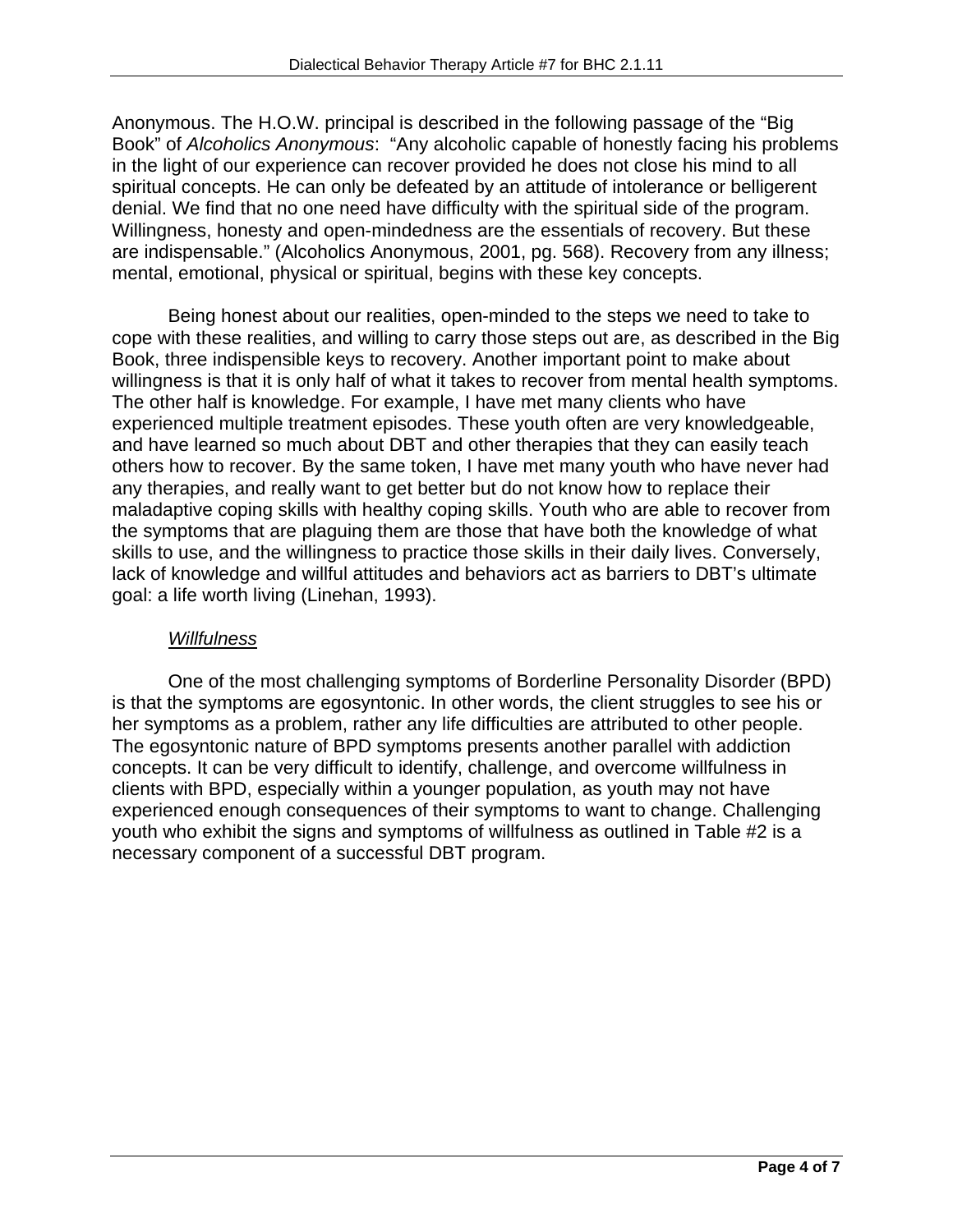| Willingness                                    | Willfulness                             |  |  |
|------------------------------------------------|-----------------------------------------|--|--|
| DOING JUST WHAT IS NEEDED in each              | Willfulness is SITTING ON YOUR HANDS    |  |  |
| situation, in an unpretentious way.            | when action is needed, refusing to make |  |  |
|                                                | changes that are needed.                |  |  |
| Listening very closely to your WISE MIND,      | Giving up                               |  |  |
| acting from your inner self.                   |                                         |  |  |
| ALLOWING into awareness your connection        | The OPPOSITE OF "DOING WHAT WORKS,"     |  |  |
| to the universe $-$ to the earth, to the floor | being effective.                        |  |  |
| you are standing on, to the chair you are      | Trying to FIX every situation.          |  |  |
| sitting on, to the person you are talking to.  | REFUSING TO TOLERATE the moment.        |  |  |
| Choose WILLINGNESS (over) WILLFULNESS          | Replace WILLFULNESS with WILLINGNESS    |  |  |

Table #2: Linehan's comparison of Willingness and Willfulness (1993).

#### **Summary**

Distress Tolerance consists of three core sets of skills discussed in last month's article; distracting, self-soothing and improving the moment. In addition, the practice of weighing the pros and cons of tolerating the moment can be helpful, however it is likely to be more beneficial during a time of craving a self-destructive behavior than during an actual crisis. Finally, radical acceptance is often the most valuable thing one can learn in this module, requiring youth to find a willingness to accept things they do not like, or cannot change.

Next month's article will begin the discussion of the third module of DBT; Emotion Regulation.